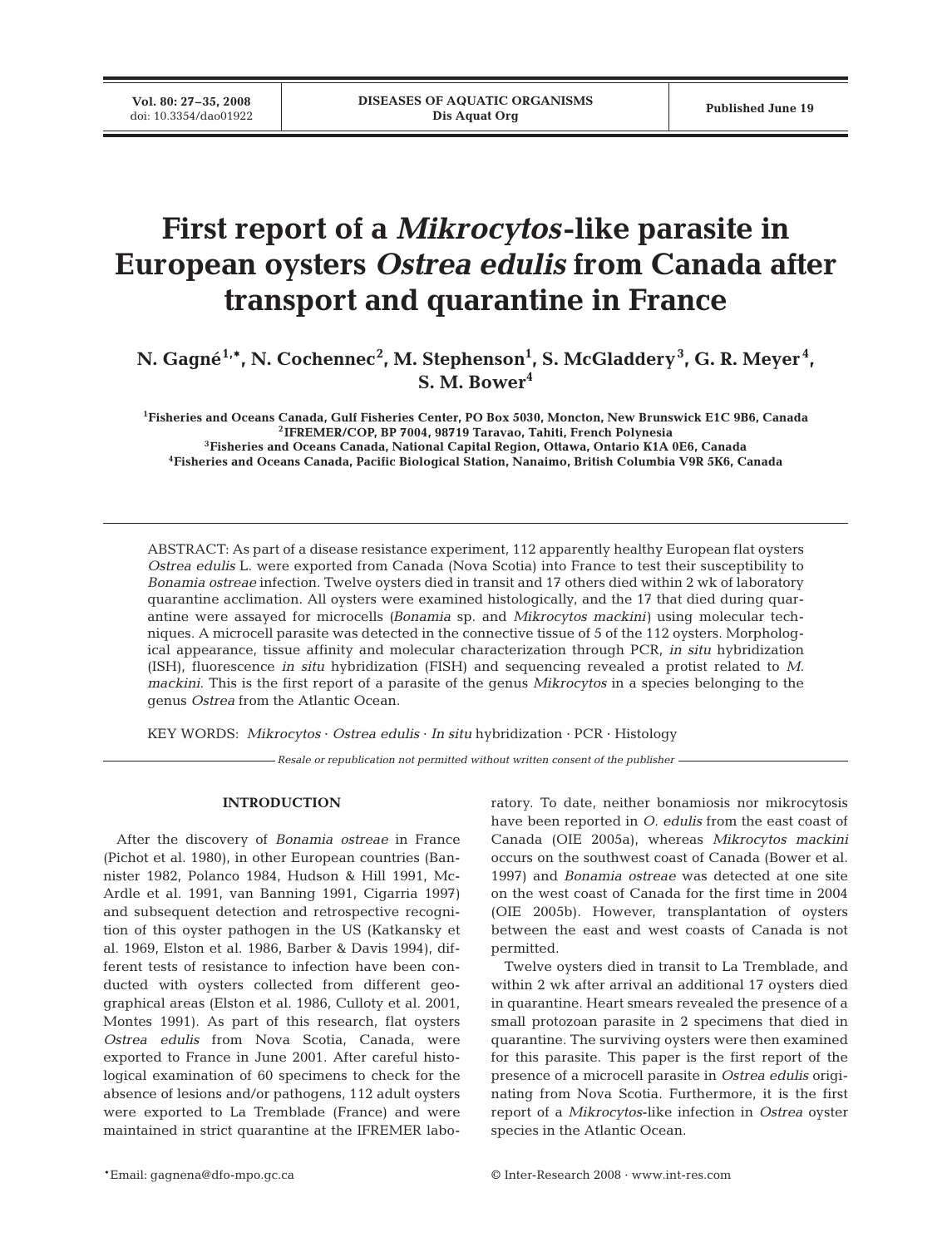## **MATERIALS AND METHODS**

**Oysters.** The oysters from Nova Scotia were produced in a hatchery and transferred to open water after 4 mo. They were held in suspended culture for the duration of grow out and were ca. 3 yr of age when shipped to France (A. Mallet, pers. comm.). In April 2001, 60 adult *Ostrea edulis* were collected from this population and histological examination of tissue cross-sections and heart smears to check for the absence of lesions and/or pathogens was done at the Shellfish Health Laboratory of the Fisheries and Oceans Canada, Gulf Fisheries Center (DFO-GFC), Moncton, NB, Canada. Subsequently, 112 cohorts from the same site were shipped in June 2001 and were received after 6 d of transit and maintained in quarantine at the IFREMER laboratory, La Tremblade, France. The quarantine system used chlorine treatment for effluent water, but the incoming water was not treated. Temperature of the water was 14°C.

Following the detection of a presumptive *Mikrocytos* sp. in the oysters at IFREMER, 135 American oysters *Crassostrea virginica* and 275 *Ostrea edulis* were collected from several beds in Nova Scotia in late 2001 and in 2002. Of these, 3 samples totaling 189 *O. edulis* (46%) came from the initial site of sampling (Table 1). A total of 104 *O. edulis* from this site were examined by histology for pathogens and all of the oysters were examined by PCR for the presence of *Mikrocytos* sp. and *Bonamia ostreae* at DFO-GFC.

**Histology.** Oysters were opened and a standard section through the digestive gland, gills, labial palps and mantle was fixed in Davidson's fixative (Moore et al.

Table 1. *Crassostrea virginica* and *Ostrea edulis.* Date of sacrifice of oysters examined for the presence of microcells. Oysters were collected from different sites in Nova Scotia

| Date of sacrifice                                                                                                                                                                                                                                                                                     | No. of ind. | <b>Species</b>              |  |  |  |  |
|-------------------------------------------------------------------------------------------------------------------------------------------------------------------------------------------------------------------------------------------------------------------------------------------------------|-------------|-----------------------------|--|--|--|--|
| November 2001                                                                                                                                                                                                                                                                                         | 10          | C. virginica                |  |  |  |  |
| December 2001                                                                                                                                                                                                                                                                                         | 10          | $C.$ virginica <sup>a</sup> |  |  |  |  |
| December 2001                                                                                                                                                                                                                                                                                         | 150         | $O.$ edulis <sup>b</sup>    |  |  |  |  |
| January 2002                                                                                                                                                                                                                                                                                          | 40          | $C.$ virginica <sup>a</sup> |  |  |  |  |
| February 2002                                                                                                                                                                                                                                                                                         | 30          | O. edulis                   |  |  |  |  |
| April 2002                                                                                                                                                                                                                                                                                            | 13          | O. edulis                   |  |  |  |  |
| May 2002                                                                                                                                                                                                                                                                                              | 3           | O. edulis                   |  |  |  |  |
| May 2002                                                                                                                                                                                                                                                                                              | 5           | $O.$ edulis <sup>b</sup>    |  |  |  |  |
| June 2002.                                                                                                                                                                                                                                                                                            | 34          | $O.$ edulis <sup>b</sup>    |  |  |  |  |
| June 2002                                                                                                                                                                                                                                                                                             | 40          | O. edulis                   |  |  |  |  |
| June 2002                                                                                                                                                                                                                                                                                             | 75          | C. virginica <sup>a</sup>   |  |  |  |  |
| <sup>a</sup> Wild oysters were collected and held in quarantine for up<br>to 6 yr before being sacrificed at the specified dates. All<br>other oysters were sacrificed within 2 d of collection<br><sup>b</sup> Oysters collected from the facility that provided O. edulis<br>to France in June 2001 |             |                             |  |  |  |  |

1953), paraffin embedded and sections (5 µm thick) stained with haematoxylin and eosin (H&E). A complete examination of the cross-section was performed at 100× magnification with further examination of any unusual pathology and specifically for the presence of microcells at 1000× magnification (OIE 2003).

**Heart smears.** Ventricles of the oysters screened in Canada prior to shipment and those received in France were removed, blotted on tissue paper and then dabbed on a microscope slide. Cells were air-dried, fixed in methanol and stained with Hemacolor (Merck) rapid blood stain. Each slide was examined microscopically for 10 min at  $1000 \times$  magnification.

**DNA extraction.** Genomic DNA was extracted from ca. 150 mg of combined muscle, digestive gland and heart tissue of 2 infected oysters in France. Tissues were suspended in 10 volumes of extraction buffer (NaCl 100 mM, EDTA 25 mM pH 8, sodium dodecyl sulphate [SDS]  $0.5\%$ ) with Proteinase K (100  $\mu$ g ml<sup>-1</sup>). Following an overnight incubation at 50°C, DNA was extracted using a standard phenol/chloroform protocol followed by ethanol precipitation (Sambrook et al. 1989).

Genomic DNA was extracted from oysters subsequently collected in Canada by a similar method except that tissue samples were incubated in ca. 300  $\mu$ g ml<sup>-1</sup> of Proteinase K at 55°C overnight, followed by inactivation at 95°C for 10 min before standard phenol/chloroform/isopropanol and ethanol precipitation of the DNA. DNA was diluted if necessary to concentrations of 1 mg  $\mu$ <sup>-1</sup>. A selected set of samples were extracted a second time with a QIAamp DNA mini kit (Qiagen) according to the manufacturer's instructions.

**PCR.** PCR assays on the oysters examined after quarantine were done initially with primer pair Bo (Cochennec et al. 2000, Hine et al. 2001) and specific *Mikrocytos* genus primer pair MM (Carnegie et al. 2003). Subsequently, putative specific *Mikrocytos* -like primer pair MM-like and *M. mackini* primer pair MMmack were used (Table 2). Reactions were performed in a 50 µl volume containing about 10 ng of DNA, 5 µl of  $10\times$  PCR buffer, 5 µl of 25 mM MgCl<sub>2</sub>, 5 µl of 2 mM dNTP, 0.5 µl of each 100 µM forward and reverse primers and 1 unit of Taq DNA polymerase (Promega). Samples were denatured for 5 min at 94°C and cycled 30 times at 94°C for 1 min, 60.5°C (55°C for primer pair Bo) for 1 min, and 72°C for 1 min, followed by an extension of 10 min at 72°C and hold at 20°C. Amplified DNA (5 µl) was analyzed by electrophoresis in ethidium bromide stained 2% agarose gel. Positive control DNA from oysters infected respectively with *Bonamia ostreae* (provided by N. Cochennec, IFREMER) and *M. mackini* (provided by S. Bower, Department of Fisheries-Pacific Biological Station, DFO-PBS) was included in respective assays.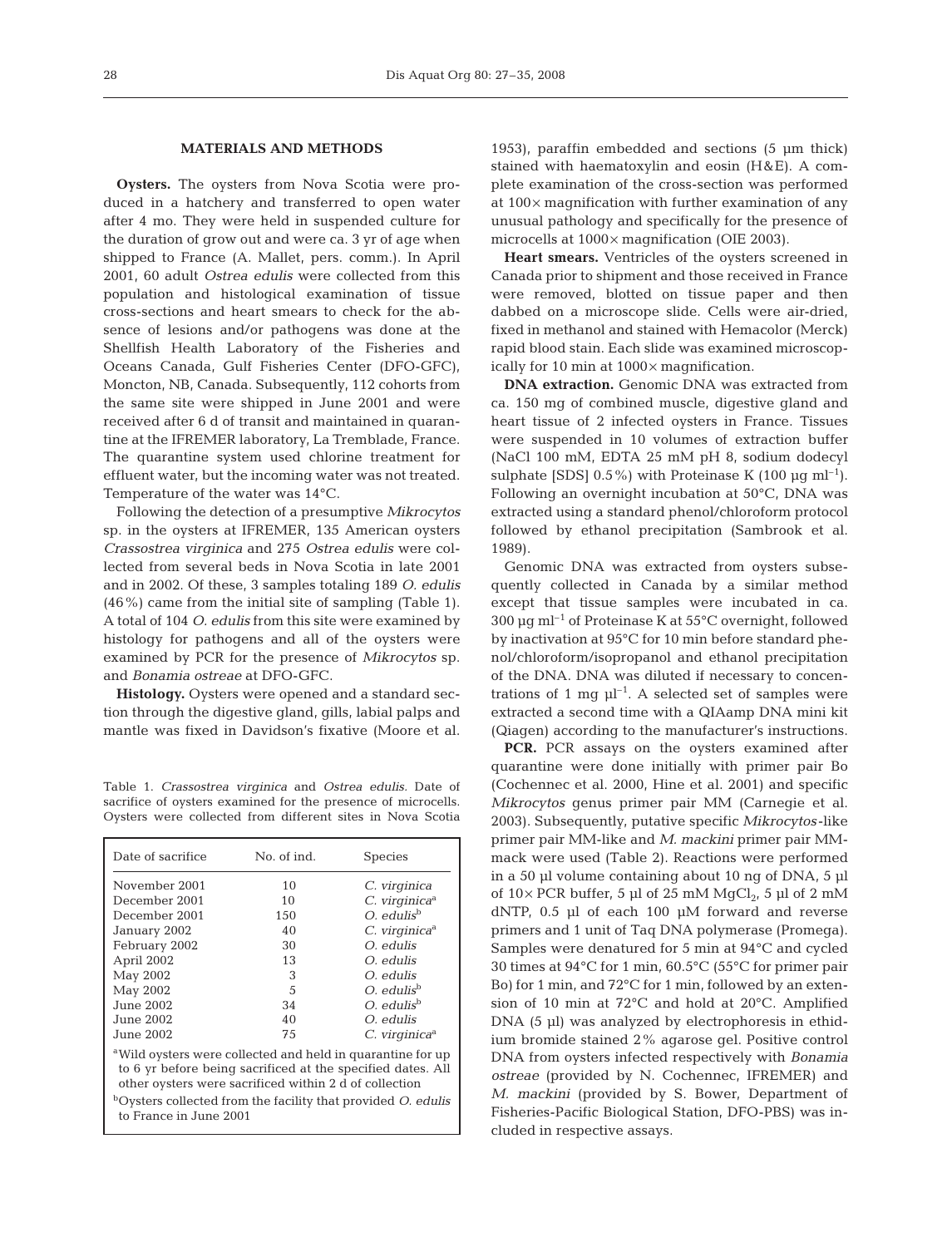| ۰, |        |
|----|--------|
|    | I<br>I |
|    |        |

| Primer pair                                                            | Primers sequence (forward and reverse)                               | Specificity     | Product size (bp)                                  | Source                  |  |
|------------------------------------------------------------------------|----------------------------------------------------------------------|-----------------|----------------------------------------------------|-------------------------|--|
| <b>Bo</b>                                                              | Bo: CATTTAATTGGTCGGGCCGC<br>Boas: CTGATCGTCTTCGATCCCCC               | Bonamia sp.     | 300                                                | Cochennec et al. (2000) |  |
| МM                                                                     | Mikrocytos-F: AGATGGTTAATGAGCCTCC<br>Mikrocytos-R: GCGAGGTGCCACAAGGC | Mikrocytos sp.  | Carnegie et al. (2003)<br>$546 - 523$ <sup>a</sup> |                         |  |
| MM-like                                                                | Mmlike: CCTGTCCTATGTCGGGCAGG<br>Mikrocytos-R: <i>idem</i>            | Mikrocytos-like | 222                                                | Present study           |  |
| MM-mack                                                                | Mmack: CATTGGAGGAGTCAGAGGGTG<br>Mikrocytos-R: <i>idem</i>            | M. mackini      | 268                                                | Present study           |  |
| Msp                                                                    | Msp443F: ATACCTAAGCGTTACTGCGTTT<br>Msp746R: TCGCCACTGGTAGTCCTGTTT    | Mikrocytos sp.  | $305 - 281$ <sup>a</sup>                           | Present study           |  |
| Msp-like                                                               | MmX-308F: TATGTCGGGCAGGGCAGCAA<br>Msp842R: AGCAAAGTTTGTGGTTGGGAC     | Mikrocytos-like | 193                                                | Present study           |  |
| <sup>a</sup> Product size is shorter with putative Mikrocytos-like DNA |                                                                      |                 |                                                    |                         |  |

Table 2. Primer sequences (5'-3'), specificity and predicted amplicon sizes of PCR products

PCR assays on the oysters collected subsequently in Canada for pathogen screening were done with primer pair Msp, and occasionally additional primer pairs MM and Msp-like were used (Table 2). Reactions of 20 µl included up to 1  $\mu$ g of DNA, 0.5  $\mu$ M of each primer, 8  $\mu$ l of 2.5× Eppendorf MasterMix® (Brinkmann), 2.75 mM of  $MqCl<sub>2</sub>$  and 5% DMSO. PCR conditions were 2 min at 94°C, 10 cycles of touchdown PCR (94°C for 40 s,  $60^{\circ}$ C – 1°C cycle<sup>-1</sup> for 40 s, 72°C for 1 min) and 35 cycles at the lower annealing temperature (50°C), followed by a final extension at 72°C for 7 min and a hold at 20°C. Electrophoresis was performed either in 1.5% agarose gels, or 10% acrylamide gels, using 10 µl of PCR product.

**DNA sequencing.** Two different PCR products from 2 infected oysters were cloned using the TA Cloning kit (Invitrogen). A recombinant plasmid from each PCR product with putative small subunit ribosomal DNA (SSU rDNA) inserts was sequenced at Appligene (Laboratory Qbiogen). A basic local alignment search tool (BLAST) similarity search (Altschul et al. 1990) for significant homologous sequences was done against Gen-Bank® (National Center for Biotechnology Information) using the sequence obtained. Multiple sequence alignments were performed using ClustalW (Thompson et al. 1997).

*In situ* **hybridization (ISH).** Putative specific primer pair MM-like (Table 2) was used to produce a digoxigenin-labeled probe by PCR at the IFREMER laboratory. PCR-probe amplification was performed as above except that 2.5 µl of DIG dUTP (25 mM) was added to the mix. A positive control probe targeting eukaryotic SSU rDNA was also used (Le Roux et al. 1999). This putative *Mikrocytos*-like probe was tested by ISH on paraffin-embedded tissue sections following Cochennec et al. (2000). Briefly, 5 µm thick sections on aminoalkylsilane-coated slides were deparaffinized

and rehydrated. Proteinase K (100  $\mu$ g ml<sup>-1</sup>) in Tris-EDTA buffer was applied for 30 min at 37°C, and sections were dehydrated by immersion in an ethanol series and air dried. Sections were incubated with 100 µl of hybridization buffer ( $4 \times$  SSC, 50% formamide,  $1 \times$  Denhardt's solution, 250 µg ml<sup>-1</sup> yeast transfer RNA (tRNA), 10% dextran sulfate) containing 20 ng of the digoxigenin-labeled probe. Sections were covered with *in situ* plastic coverslips and placed on a heating block at 95°C for 5 min, then cooled on ice and left overnight at 42°C in a humid chamber. Sections were washed twice for 5 min in  $2\times$  saline sodium citrate (SSC) at room temperature and once for 10 min in  $0.4\times$  SSC at 42 $^{\circ}$ C. Detection was done with the digoxigenin (DIG) nucleic acid detection kit (Boehringer Mannheim) according to manufacturer's instructions. In addition to the *Mikrocytos*-like infected and uninfected *Ostrea edulis*, the specificity of the DIG-ISH probe was tested on tissue sections from *Bonamia ostreae*-infected *O. edulis* (provided by N. Cochennec, IFREMER), *M. mackini* experimentally infected *O. edulis* and *Crassostrea gigas* (provided by S. Bower, DFO-PBS).

A slightly different ISH method was developed at DFO–GFC for the detection of *Mikrocytos* sp. in tissue sections. The PCR probe was prepared in a similar manner, using a PCR DIG probe synthesis kit (Boehringer Mannheim), and primer pair Msp, according to manufacturer's instructions. Tissue sections were deparaffinized, rehydrated and equilibrated in phosphate buffered saline (PBS). Proteinase K was applied as described above for 10 min only and digestion was stopped with a PBS-glycine 0.2% bath. Sections were equilibrated in  $2 \times SSC$  and prehybridization solution (idem as above except that  $0.5 \text{ mg ml}^{-1}$ sheared salmon sperm DNA was used instead of yeast tRNA) was applied for 1 h at 42°C in a humid chamber.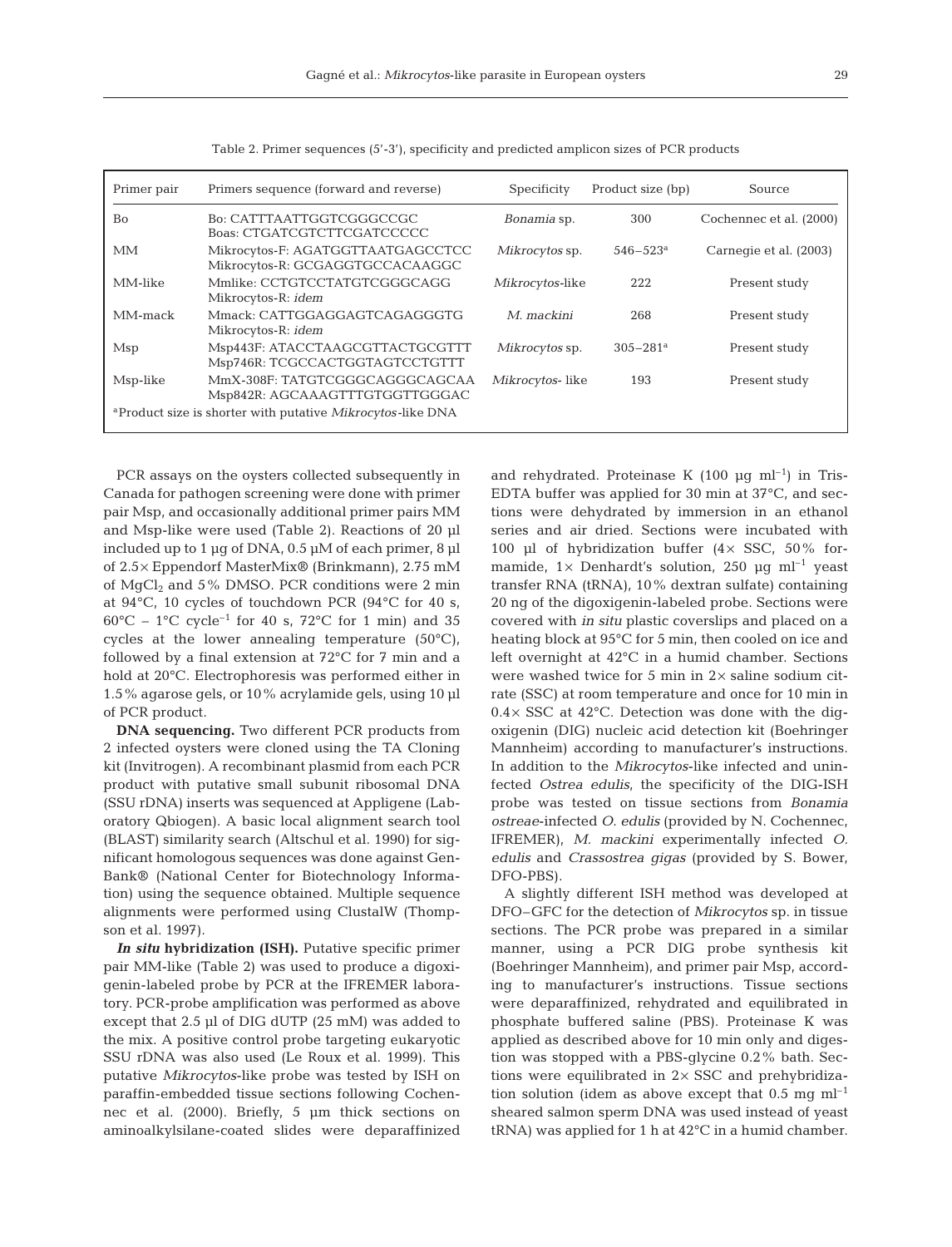Prehybridization solution was drained and replaced with 25 µl of fresh solution containing 5 ng  $\mu$ l<sup>-1</sup> of probe. Sections were coverslipped and placed on a heating block at 88°C for 7 min, cooled on ice and left overnight at 42°C in a humid chamber. Sections were washed twice in 2× SSC and 1× SSC for 5 min at room temperature, then twice in 0.5× SSC at 42°C. Detection was done similarly as above, using nitroblue tetrazolium/5-bromo-4-chloro-3-indolyl phosphate (NBT/ BCIP) as substrate and Bismarck brown yellow 0.5% for counterstaining.

Another DIG ISH protocol was done at DFO-PBS using procedures described by Meyer et al. (2005). In this case, tissue sections from 3 of the flat oysters from the IFREMER quarantine facility were assayed.

**Fluorescence in situ hybridization (FISH).** FISH assays were done at DFO-PBS on 3 of the flat oysters from the IFREMER quarantine facility using procedures described by Carnegie et al. (2003).

## **RESULTS**

#### **Heart smear examinations and histology**

Heart smear examinations of 17 oysters that died during the first 2 wk in quarantine revealed the presence of a few (<10) spherical basophilic organisms in 2 of the *Ostrea edulis*. An additional 3 infected oysters were found among the remaining 83 oysters sacrificed after 25 d in quarantine. Parasites were 3 to 5 µm in diameter, with an eccentric large nucleus and were located outside hemocytes (Fig. 1).

Histology slides sent to the Office International des Epizooties (OIE) reference laboratory for mikrocytosis



Fig. 1. *Ostrea edulis. Oysters* exported from Atlantic Canada and held in quarantine in France. Ventricular heart imprint, Hemacolor stain. Extracellular microcell (arrow). Scale bar = 10 µm



Fig. 2. *Mikrocytos*-like parasites infecting *Ostrea edulis.* Parasites (arrows) within vesicular connective tissue cells between gonad follicles of oysters exported from Atlantic Canada and held in quarantine in France. Haematoxylin and eosin stain. Scale bar = 10 µm

(S. Bower, DFO-PBS) confirmed the presence of several small focal areas in vesicular connective tissue showing intracellular microcells, undistinguishable from *Mikrocytos mackini* (Fig. 2). However, it was noted that the host response was diffuse, unlike the intense focal haemocyte infiltration that is typically observed in natural mikrocytosis infections in *Crassostrea gigas,* and the microcells tended to locate near the periphery of the host cells unlike *M. mackini*, which tends to occur throughout the cytoplasm of vesicular connective tissue cells (S. Bower pers. comm.).

#### **PCR amplifications and sequencing**

Total DNA in tissue samples from 2 of the 5 infected oysters could not be amplified by PCR using primer pair Bo (Table 2) that was designed to amplify *Bonamia* spp. With *Mikrocytos* primer pairs MM and Msp (Table 2), an amplicon slightly shorter than the *M. mackini* amplified control was obtained (Fig. 3A,B, respectively). The PCR products obtained with primer pair MM were cloned and sequenced. These putative SSU rDNA gave a 523 bp sequence (deposited in Genbank, accession number DQ237912). A BLAST similarity search resulted in a close match (88% identity) with the SSU rDNA of *M. mackini* (accession no. AF477623). Alignment of these sequences revealed 2 major polymorphic regions (Fig. 4).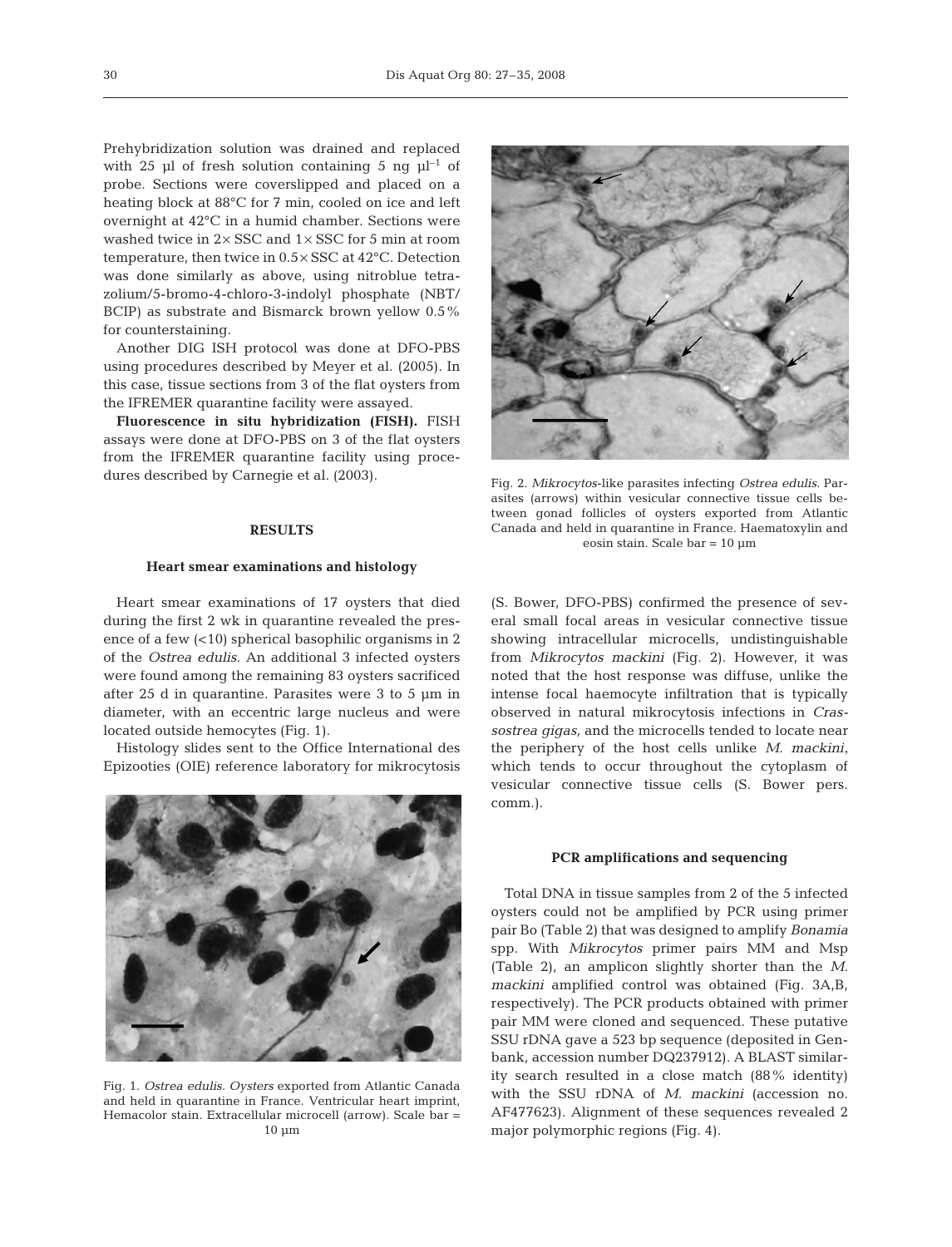

Fig. 3. Electrophoresis of PCR products using primer pair (A) MM, (B) Msp and (C) MM-mack in Lanes 2 to 4 and MM-like in Lanes 5 to 7. D: DNA marker; Mm: *Mikrocytos mackini*-infected oyster DNA; M1 and M2: *Mikrocytos* sp.-infected oysters; (–): no template  $(H_2O)$  negative control

Specific primers were generated to amplify the *Mikrocytos*-like sequence; primer pairs MM-like and Msp-like (Table 2). They produced the expected amplicon using the DNA extracts from oysters held in France (Fig. 3C; Msp-like data not shown). These primer pairs were not able to amplify *M. mackini* DNA. Similarly, MM-mack primer pair specific for *M. mackini* was generated to avoid amplification of *Mikrocytos*like DNA, and no amplicon was seen in the infected oysters received in France, whereas a PCR product of the expected size was obtained using DNA from *M. mackini* infected oysters (Fig. 3C).

## **ISH and FISH assays**

ISH was used to confirm the presence and identity of the microcells detected in heart smears and by histology in the flat oysters received in France. The *Mikrocytos*-like PCR probe produced with primer pair MMlike reacted with microcells in flat oyster tissue and showed the presence of parasites scattered throughout the connective tissue (Fig. 5). Conventional H&E staining of serial sections confirmed the identity of labeled cells (Fig. 2). It is important to note that the oysters examined were moribund, and tissue degradation may have reduced the number of parasites detected by both techniques. The probe reacted as well with positive control slides of *M. mackini* cells infecting *Ostrea edulis* and *Crassostrea gigas* (data not shown).

The *Mikrocytos*-like probe did not hybridize with *Bonamia ostreae* in *Ostrea edulis* tissue, whereas the *B. ostreae* probe did hybridize with *B. ostreae* in a subsequent tissue section from the same infected oyster (data not shown).

FISH assays performed on 3 presumptive *Mikrocytos-*like infected *Ostrea edulis* yielded a very weak positive signal of correct morphology in a few (<10) cells in 2 out of 3 oysters (data not shown). However, subsequent DIG ISH assays conducted at DFO-PBS resulted in a more convincing positive signal yet was still of variable intensity ranging from very weak to moderate in the same 2 out of 3 oysters (data not shown).

#### **Additional oysters collected in Nova Scotia**

*Crassostrea virginica* (n = 135) and *Ostrea edulis* (n = 275) oysters from Nova Scotia were assayed for *Mikrocytos* spp. (Table 1) in the months that followed initial reporting of a presumptive microcell parasite in the samples sent to France. They included oysters collected as part of investigations into reported field mortalities at sites in Nova Scotia. They were screened by PCR using primer pair Msp designed to detect *Mikrocytos* spp. (Fig. 3b). Positive signals were initially obtained from 13 specimens, but attempts to confirm their identity by repeating PCR assays with different primers were often unsuccessful. These occasional positive signals were generally weak. PCR analysis of DNA repeatedly extracted from the positive suspect oysters using QIAamp DNA mini kits was unsuccessful except for one individual. In addition, the few specimens where a PCR signal was obtained were further analyzed by ISH, but none gave a positive *in situ* signal, compared to *M. mackini*-infected controls, where a strong reaction was observed. The examination of 104 individual *Ostrea edulis* by histology did not reveal the presence of suspected pathogens. A subsample of 12 from the initial 60 oysters examined at DFO-GFC before transfer to France was also reexamined. In the absence of any unusual pathology, oysters were randomly selected and examined with ISH assays. Again, no positive results were obtained.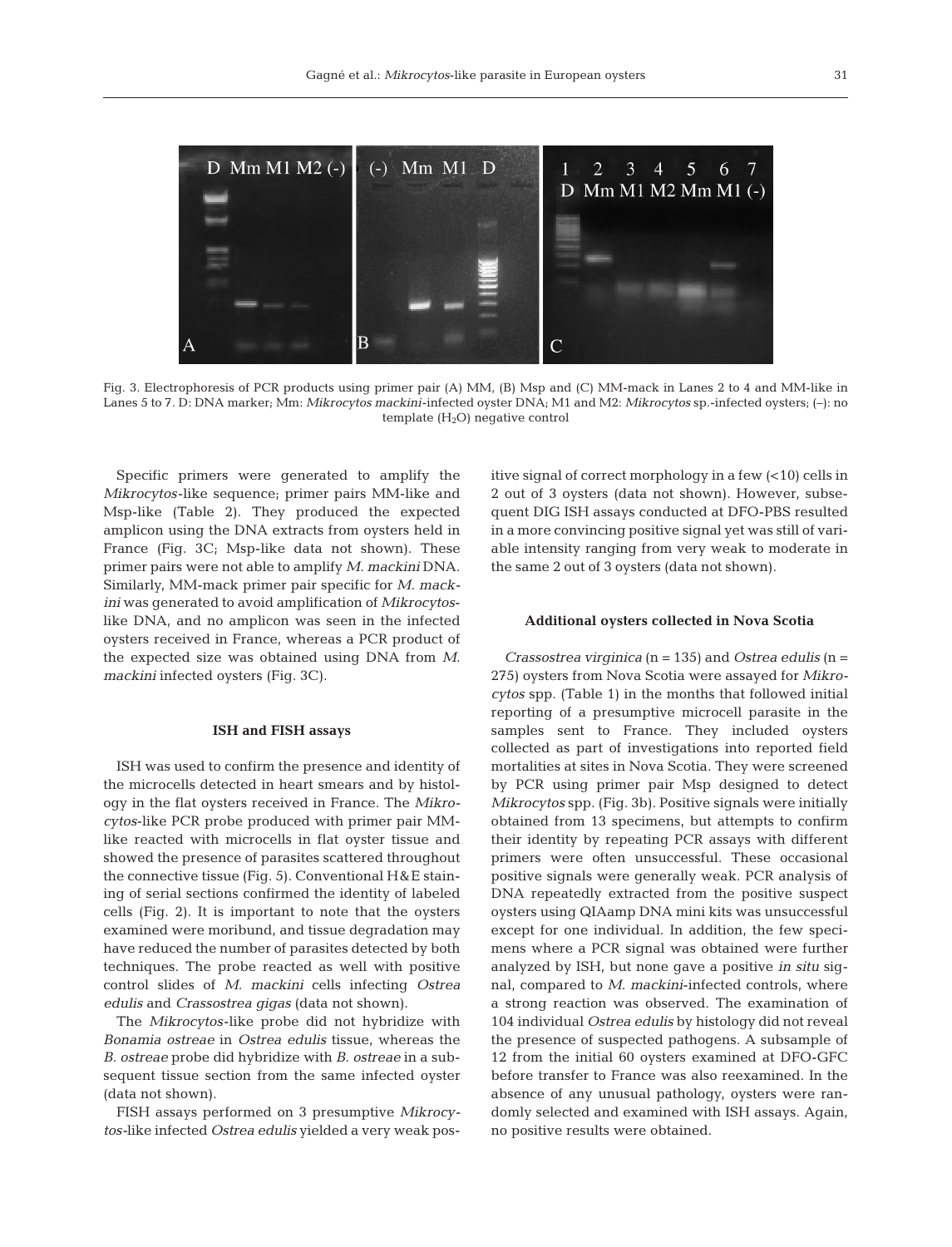|         | Mikrocytos- $F \rightarrow$                                                                                                                                                                            |                  |
|---------|--------------------------------------------------------------------------------------------------------------------------------------------------------------------------------------------------------|------------------|
| M. like | M. mackini <b>AGATGGTTAATGAGCCTCC</b> TGTTGAGCAATTGCAAAGTAGGAAGAGCCGGGTTTAAAAGG :                                                                                                                      | nt60<br>nt60     |
|         | M. mackini TCCGGCGAATACAATCCGCGCTAAATTCTGGTGCCAGCAGGCGCGGTAATACCAGGGCGG :                                                                                                                              | nt 120           |
| M. like |                                                                                                                                                                                                        | nt 120           |
|         | $Msp443F \rightarrow$<br>M. mackini CGAGGATACCTAAGCGTTACTGCGTTTAAAGGTTCCTAGCTTGATCTAGGCCGGCTGGAG:                                                                                                      | nt 180           |
| M. like |                                                                                                                                                                                                        | nt 180           |
|         | M. mackini GGGTGTTCTTATTTGAGATCCCGAAGGCCGGTCGTTGGGGGGCTGCGCTTTTAATCTAAG :<br>$M.$ like $\ldots \ldots \ldots$ $\lambda \ldots \lambda^{-1}$ . $\ldots \ldots \ldots \ldots \ldots \ldots$              | nt 240<br>nt 238 |
|         |                                                                                                                                                                                                        |                  |
|         | $Mmack \rightarrow$<br>M. mackini TGCCTAAGATGCTG-TTGATCCTCTAATGTATATTTTACATTGGAGGAGTCAGAGGGTG :<br>$M.$ like $\ldots \ldots \ldots \ldots \ldots C \ldots G C \ldots A \ldots - \ldots$<br>-----G--- t | nt 299<br>nt 280 |
|         |                                                                                                                                                                                                        |                  |
| M. like | M. mackini CGCGCACAACCCCCCTTTATGTATTTTATAT-TCTATATTCAATACATAGTATCATGGAG:<br>TG. $-CC.G.CC_1G. ---GGG.GGG. --.C.A.$                                                                                     | nt 358<br>nt 334 |
|         | Mmlike $\rightarrow$ MmX-308F $\rightarrow$                                                                                                                                                            |                  |
| M. like | M. mackini AAGTTCGACGGCAGGAGTATTGTTTGACGAGAGGTGGAATTCACTGACTQAAACAGGACT                                                                                                                                | nt 418<br>nt 394 |
|         | $\cdots \leftarrow \text{Msp746R}$                                                                                                                                                                     |                  |
| M. like | M. mackini ACCAGTGGCGAAAGCGCCTGCCGAGGACTCGCTCGTCAGCCAAGGACCAAAGTTGGGGTA :                                                                                                                              | nt 478<br>nt 454 |
|         | $\leftarrow$ Msp842R                                                                                                                                                                                   |                  |
| M. like | M. mackini TCGAAAACGATTAGACACCGTTGTAGTCCCAACCACAAACTTTGCTGACTGGCCTTGTGG                                                                                                                                | nt 538<br>nt 514 |
|         | …← Mikrocytos-R                                                                                                                                                                                        |                  |
|         | M. mackini CACCTCGCG : nt547                                                                                                                                                                           |                  |

M. like  $\ldots \ldots$  . A : nt 523

Fig. 4. Comparison of *Mikrocytos mackini* and *Mikrocytos-*like putative sequences. *Mikrocytos*-specific primers used in the present study enclosed in rectangles. Gaps shown by dashed lines. nt: nucleotide. Polymorphic regions are underlined with bold squares

## **DISCUSSION**

The present study reports the presence of a microcell infection in European flat oysters *Ostrea edulis* from Nova Scotia maintained in quarantine in France. The quarantine facility uses chlorine treatment for outlet water, but no treatment was applied to inlet water. The occurrence of mortalities within 2 wk of importation suggests that this infection was not transmitted to the

experimental oysters by inlet water. In addition, since 1986, regular screenings as part of the active French pathological surveillance program (REPAMO: Réseau de Pathologie des Mollusques) have not revealed *Mikrocytos*-like parasites in *O. edulis* and *Crassostrea gigas* in France. However, it has been shown experimentally that juvenile *C. gigas* (18.30 ± 3.46 mm in shell length) can become infected during 18 h of bath exposure to high levels of *M. mackini* (about 12 million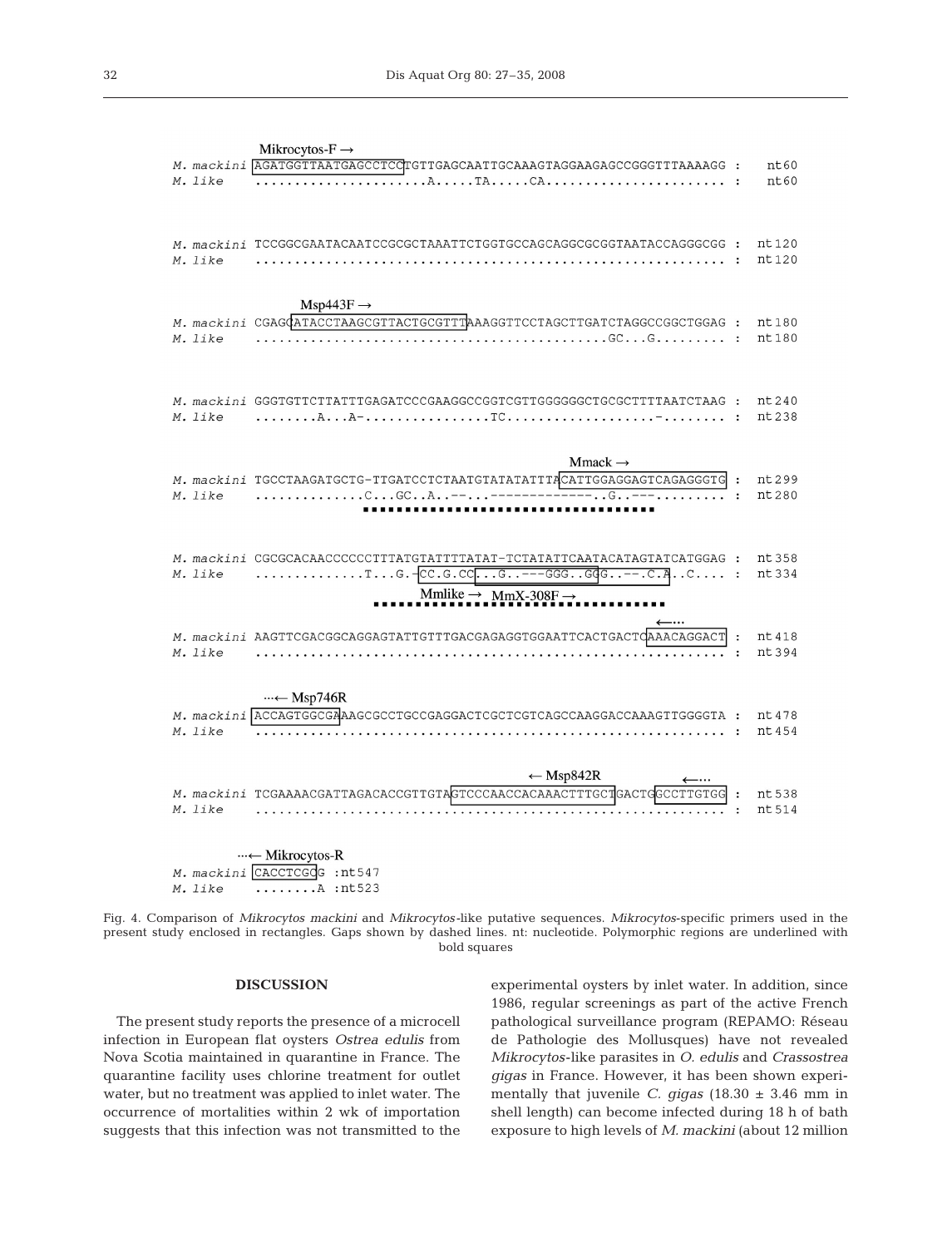

Fig. 5. *In situ* hybridization (ISH) on *Mikrocytos* -like infected *Ostrea edulis* sections. Microcells stained dark blue (dark spots here) and appear diffused in the connective tissue adjacent to the digestive gland. Scale bar = 20 µm

*M. mackini* in 1230 ml seawater), and the parasite was detected in the epithelium of the digestive tract at 2 h post-exposure (Bower et al. 2005). Although it is not the same oyster species, the same parasite, or conditions of exposure, we cannot definitely rule out the inlet water as the source of parasites or the possibility that naïve and stressed oysters became infected during quarantine.

It has been demonstrated that *Ostrea edulis* is a susceptible host of *Mikrocytos mackini* and may be more susceptible than *Crassostrea gigas*, which is a natural host of the pathogen (Bower et al. 1997). The intense focal haemocytic response of *C. gigas* may explain their relative resistance to *M. mackini*. The lack of response observed in *O. edulis* to the *Mikrocytos* -like parasite and absence of haemocyte infiltration may be an explanation for their higher susceptibility to the disease or that the infection was fairly recent and the disease response had not yet developed. However, death cannot be attributed to the *Mikrocytos*-like parasite without further investigations.

Experimental evidence suggests that mikrocytosis infections can remain subclinical for long periods, especially if the oysters are maintained at temperatures above 15°C (Bower et al. 1997). Laboratory experiments have shown that like *Crassostrea gigas*, *Ostrea edulis* can develop the disease when held at 10°C for 55 d following exposure. However, clinical disease does not develop and no pathogens are detectable by histology if *C. gigas* is held at 18°C for the same period of time (Bower et al. 1997). In Nova Scotia, oysters were collected in late spring, after a prolonged winter exposure to water temperatures of ca. 5°C. Water temperature in summer rises slowly to 12°C and reaches ca. 18°C by the end of summer; thus, persistence of this new microcell (assuming temperature preference characteristics similar to *Mikrocytos mackini)* in this area is plausible.

The small size of microcell parasites makes light infections difficult to detect by histology or cytology, and the infections seen in the present study presented no clinical signs in the oyster tissues. Furthermore, the microcells did not elicit a typical focal host response in the few individuals infected in this case compared to what can be seen in natural infections of *Mikrocytos mackini* in *Crassostrea gigas* (Farley et al. 1988) and *Ostrea edulis* (Bower et al. 1997), which renders detection even more difficult. The infected oysters presented a very low level of infection (<10 parasites) by conventional histology and cytology. Remaining oysters in quarantine were examined by heart smears and even fewer parasites were observed. However, this method is not adequate for the diagnosis of *Mikrocytos* sp. because the parasite usually resides in the vesicular connective tissue of the mantle and palps or in tissue of the adductor muscle. Using ISH, the microcells became easily detectable, and the intensity of infection appeared greater than seen by conventional histology (Fig. 5). Nevertheless, the infection was focal with very little host response and probably did not significantly contribute to the death of the infected individuals. This underlines the difficulty of detecting microcell parasites and the necessity of developing new diagnostic tools to complete and confirm their detection. The ISH assay developed during the present study was not specific and the *Mikrocytos* -like probe hybridized to both *M. mackini* and *Mikrocytos* -like, but it would be possible to modify the assay to a specific level by using an oligonucleotide probe designed from the variable region of *Mikrocytos* -like parasite as Stokes & Burreson (1995) used for the specific detection of *Haplosporidium nelsoni* (MSX).

PCR and sequencing results from the present study were used to demonstrate the presence of a new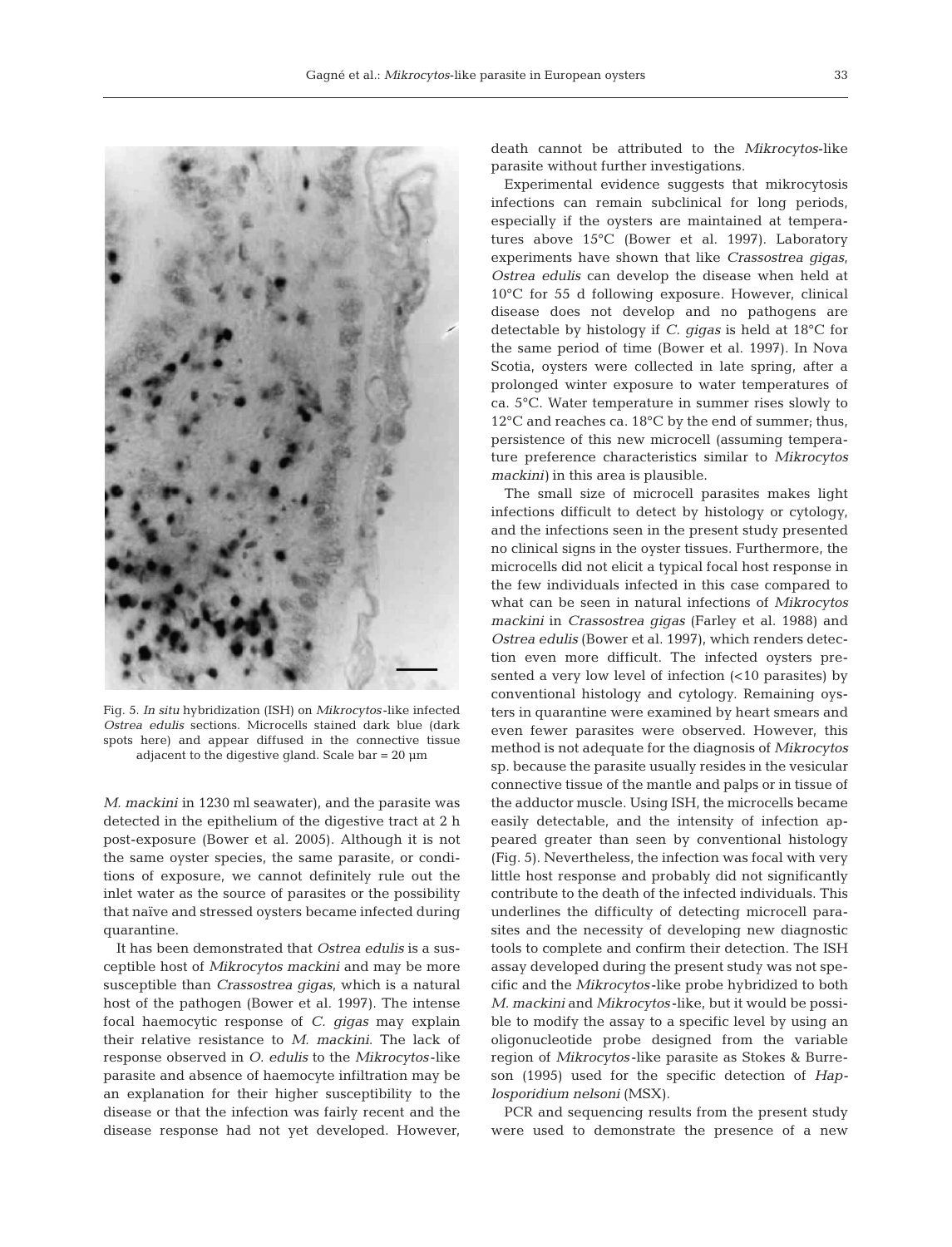microcell parasite. Although the segment amplified represents a short portion of the 18S gene, it is remarkably similar to *Mikrocytos mackini* with 88% homology. *M. mackini* is distantly related to other protists and stands alone at the base of the eukaryotic tree (Carnegie et al. 2003). The close sequence homology, and similarity at the microscopic level, suggest that the *Mikrocytos* -like parasite may retain several characteristics of its close relative. *M. mackini* is currently listed as a notifiable disease by the OIE (OIE 2005c).

*edulis* collected in Nova Scotia in the months that followed the initial report of a microcell parasite did not yield further infected individuals except for weak PCR results unconfirmed by visual identification. Possible explanations are the different sampling seasons, distance from initial site of sampling for some of the samples and lack of sustained stress in these additional samples compared to the oysters sent to France. Therefore, the presence of focal microcells infection reported ► Hudson EB, Hill BJ (1991) Impact and spread of bonamiasis in here does not warrant a change of status, and *O. edulis* on the southeast coast of Canada remain free of OIElisted diseases.

This is the first description of a new microcell infecting *Ostrea edulis* that is closely related to *Mikrocytos mackini*. Further investigations are needed to complete SSU rDNA sequence and ultrastructural studies. Given the economic impact possibly entailed by the continue to monitor *O. edulis* in both natural and aquaculture conditions.

*Acknowledgements.* The authors thank J. Arseneault for PCR and ISH work and M. Maillet for histology work at the DFO-GFC laboratory in Moncton, R. Carnegie from VIMS and B. Chollet at IFREMER laboratory of La Tremblade. Thanks also to Dr. André Mallet, Lunenburg Shellfish. This work was supported by the Aquaculture and Collaborative Research Development Program (ACRDP) and by the Canadian Biotechnology Strategy (CBS) fund.

#### LITERATURE CITED

- ▶ Altschul SF, Gish W, Miller W, Myers EW, Lipman DJ (1990) Basic local alignment search tool. J Mol Biol 215:403–410 Bannister RCA (1982) Bonamia threat: the facts. Fish News 3611:6
	- Barber BJ, Davis CV (1994) Prevalence of *Bonamia ostreae* in *Ostrea edulis* populations in Maine. J Shellfish Res 13:298
- Bower SM, Hervio D, Meyer GR (1997) Infectivity of *Mikrocy-*➤ *tos mackini*, the causative agent of Denman Island disease in Pacific oysters *Crassostrea gigas*, to various species of oysters. Dis Aquat Org 29:111–116
- ► Bower SM, Bate K, Meyer GR (2005) Susceptibility of juvenile *Crassostrea gigas* and resistance of *Panope abrupta* to *Mikrocytos mackini.* J Invertebr Pathol 88:95–99
- ► Carnegie RB, Meyer GR, Blackbourn J, Cochennec-Laureau N, Berthe FCJ, Bower SM (2003) Molecular detection of

the oyster parasite *Mikrocytos mackini*, and a preliminary phylogenetic analysis. Dis Aquat Org 54:219–227

- Cigarria JER (1997) Independent introduction of *Bonamia ostreae*, a parasite of *Ostrea edulis*, to Spain. Dis Aquat Org 29:157–158 ➤
- ► Cochennec N, Le Roux F, Berthe F, Gerard A (2000) Detection of *Bonamia ostreae* based on small subunit ribosomal probe. J Invertebr Pathol 76:26–32
- ► Culloty SC, Cronin MA, Mulcahy MF (2001) An investigation into the relative resistance of Irish flat oysters *Ostrea edulis* L. to the parasite *Bonamia ostreae* (Pichot et al., 1980). Aquaculture 199:229–244
- A total of 137 *Crassostrea virginica* and 276 *Ostrea* Elston RA, Farley CA, Kent ML (1986) Occurrence and signif-➤ icance of bonamiasis in European flat oysters *Ostrea edulis* in North America. Dis Aquat Org 2:49–54
	- Farley CA, Wolf PH, Elston RA (1988) A long-term study of 'microcell' disease in oysters with a description of a new genus, *Mikrocytos* (g. n.), and two new species, *Mikrocytos mackini* (sp. n.) and *Mikrocytos roughleyi* (sp. n.). Fish Bull (Wash D C) 86:581–594
	- ► Hine PM, Cochennec-Laureau N, Berthe FCJ (2001) *Bonamia exitiosus* n. sp. (Haplosporidia) infecting flat oysters *Ostrea chilensis* in New Zealand. Dis Aquat Org 47:63–72
		- the UK. Aquaculture 93:279–285
		- Katkansky SC, Dahlstrom WA, Warner RW (1969) Observations on survival and growth of the European flat oyster, *Ostrea edulis* in California. Calif Fish Game 55:69–74
	- ► Le Roux F, Audemard C, Barnaud A, Berthe F (1999) DNA probes as potential tools for the detection of *Marteilia refringens.* Mar Biotechnol 1:588–597
	- ► McArdle JF, McKiernan F, Foley H, Jones DH (1991) The current status of *Bonamia* disease in Ireland. Aquaculture 93:273–278
- presence of a parasite of this nature, it is necessary to  $\triangleright$  Meyer GR, Bower SM, Carnegie RB (2005) Sensitivity of a digoxigenin-labelled DNA probe in detecting *Mikrocytos mackini*, causative agent of Denman Island disease (mikrocytosis) in oysters. J Invertebr Pathol 88:89–94
	- ► Montes J (1991) Lag time for the infestation of flat oyster *(Ostrea edulis* L.) by *Bonamia ostreae* in estuaries of Galicia (N.W. Spain). Aquaculture 93:235–239
	- ▶ Moore KL, Graham MA, Barr ML (1953) The detection of chromosomal sex in hermaphrodites from a skin biopsy. Surg Gynecol Obstet 96:641–648
		- OIE (Office International des Epizooties) (2003) Aquatic animal health manual. Available at: www.oie.int/eng/ normes/fmanual/A\_summry.htm
		- OIE (Office International des Epizooties) (2005a) Annual animal health data. Available at: www.oie.int/eng/info/ en\_infoan.htm
		- OIE (Office International des Epizooties) (2005b) Disease Information, 17 December 2004, Vol 17, No. 51. Available at: ftp://ftp.oie.int/infos\_san\_archives/eng/2004/en\_ 041217v17n51.pdf
		- OIE (Office International des Epizooties) (2005c) Aquatic animal health code, 8th edn. www.oie.int/eng/normes/fcode/ en\_sommaire.htm
		- Pichot Y, Comps M, Tige G, Grizel H, Rabouin MA (1980) Research on *Bonamia ostreae* gen. n., sp. n., a new parasite of the flat oyster *Ostrea edulis* L. Rev Trav Inst Pech Marit 43:131–140
		- Polanco E, Montes J, Outon MJ, Melandes MI (1984) Situation pathologique du stock d'huîtres plates en Galice (Espagne) en relation avec *Bonamia ostreae.* Haliotis 14:91–95
		- Sambrook J, Fritsch E, Maniatis T (1989) Molecular cloning. Cold Spring Harbor, NY
	- Stokes NA, Burreson EM (1995) A sensitive and specific DNA ➤